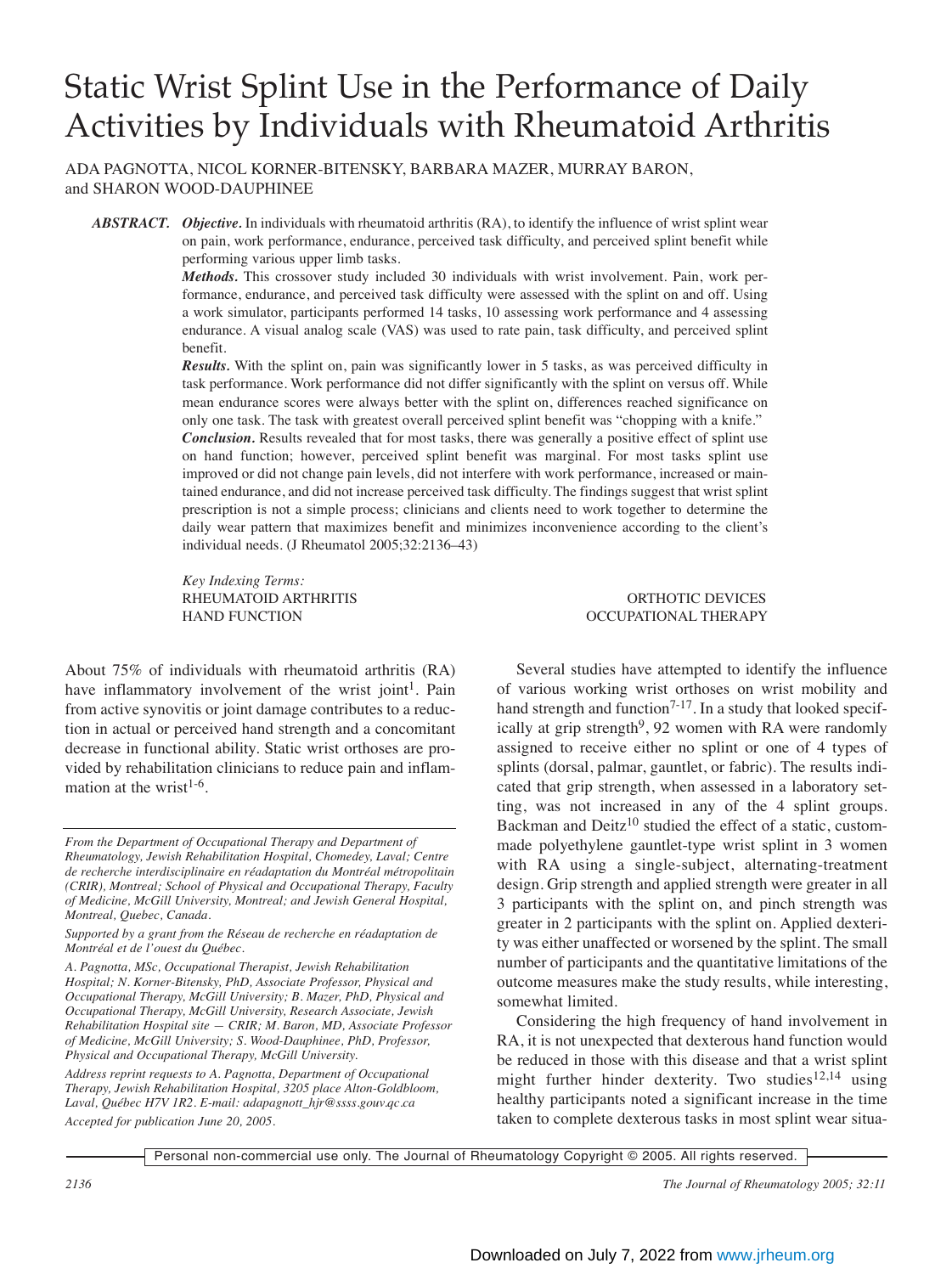tions. For example, Carlson and Trombly<sup>14</sup> reported that in individuals with normal hand function, there is a significant increase in time to do the Jebsen Hand Function Test while wearing a gauntlet-type, commercially available orthosis. These findings were substantiated in individuals with  $RA^{18}$ .

In those with RA, splint wear patterns appear to differ by task. Stern and colleagues $11,13$  found that clients reported using a splint for activities that place large demands on the wrist such as lawn mowing, raking, vacuuming, and lifting moderately heavy objects, but that they removed the splint for tasks such as equipment repair because it seemed to "get in the way" or it reduced needed "flexibility" or "mobility." It is likely that this variability in splint use may be attributable in part to the requirements that each of these tasks places on the wrist. Indeed, our previous work using the Baltimore Therapeutic Equipment Company (BTE) work simulator and 2 simulated tasks to explore the effect of a wrist splint on work performance suggested task-specific variability in splint effectiveness<sup>19</sup>. One task simulated the use of a "screwdriver" requiring supination and pronation of the forearm; the second task simulated "cutting with shears," which placed the forearm in neutral position. Work performance with and without splint use differed according to the tool used: work performance was hindered with the splint on for a "screwdriver" task but not for a "cutting with shears" task*.* This information led us to speculate that, for each activity performed in daily life, there is a task-specific effect of a wrist splint on work performance.

If there is task specificity in relation to work performance, this may explain in part why clients show variable adherence to splint use $20-24$ . Splint adherence is also dependent on the client's and the clinician's perceived benefit of splinting<sup>23,24</sup>. If a clinician recommends a splint without knowledge of which activities are seriously hampered, the client's frustration may lead to limited splint use. Therefore, to improve our understanding of the task-specific benefits of splint wear, we explored, in individuals with RA involving the wrist and hand, the influence of splint wear on pain, work performance, endurance, perceived task difficulty, and perceived splint benefit in tasks representative of common activities of daily living as simulated on a work simulator. A secondary objective was to determine whether the perceived splint benefit differed according to clinical characteristics including initial pain score, degree of wrist and hand disease activity, and degree of wrist and hand structural changes and type of manual activities the participant routinely engaged in during daily activities.

# **MATERIALS AND METHODS**

*Study design and participants.* This study used a crossover design. A consecutive sample of individuals admitted for inpatient or outpatient treatment in the Rheumatic Disease Unit of the Jewish Rehabilitation Hospital, a McGill University affiliated teaching hospital in Montreal, Canada, over a 24 month period were screened for eligibility. Subjects were eligible if they had a diagnosis of RA and had recently used a prefabricated and commercially available, circumferential fabric-type wrist working splint with a palmar metal insert. While providing support for the wrist, these types of splints (i.e., Futuro, Roylan D. Medical Specialties) function similarly and permit slight wrist movements. Clients with RA generally prefer these types of splints over wrist splints that fully immobilize the wrist. Clients were excluded if (1) they were unable to wear a prefabricated elasticized wrist splint because of advanced wrist and hand deformities, rash, allergies, altered sensation, or skin breakdown; (2) they had received an injection of corticosteroid medication in the wrist or any small joints of the hand or flexor tendon sheath of the hand within the preceding 2 months; (3) they were diagnosed as having carpal tunnel syndrome associated with persistent numbness; (4) they had severe finger deformities limiting grip of the tools; (5) they had clinical fusion of the radiocarpal joint; or (6) they had had wrist and/or hand surgery in the past 6 months.

*Measures.* The primary outcomes of interest were pain, work performance, endurance, and perceived difficulty of the task with and without the splint, as well as perceived benefit in task performance with the splint. In addition, information on potential explanatory variables was collected, including age, sex, handedness, duration of disease, initial pain, disease activity and structural changes, type of manual activities the participant routinely engaged in during daily activities, and functional status as defined by the American Rheumatism Association (ARA) functional class scale25. This scale defines 4 categories of functional capacity ranging from functional Class I, indicating complete functional capacity with ability to carry on all usual duties without handicaps, to functional Class IV, indicating someone who is largely or wholly incapacitated and who is bedridden or confined to a wheelchair, permitting little or no self-care.

*Pain*. Pain at the wrist was measured using an unnumbered 10 centimeter horizontal visual analog scale (VAS). The participant was asked to indicate on the line, using a straight vertical pencil marking, where he or she would situate their level of wrist pain, with 0 cm indicating "no pain" and 10 cm indicating "pain as bad as it can be." A VAS provides a simple way to record estimates of pain intensity and has been used widely in research<sup>26</sup>. Among clients with rheumatological conditions, this scale has been shown to be highly reliable, with test-retest reliability of  $0.99^{26}$ . Pain was measured before and after the performance of each task, both with the splint on and with the splint off.

*Work performance.* The Baltimore Therapeutic Equipment Company manufactures the work simulator used in this protocol<sup>27,28</sup>. The machine has an axial shaft to which an electric braking system delivers varying degrees of resistance. Numerous tools can be attached to the shaft to simulate specific hand and upper extremity function. Ten activities using BTE tools were identified for use in the assessment of participants' work performance that mimic such tasks as vacuuming and driving. Each of the tools simulates a daily task that an individual with arthritis is likely to perform (Table 1). The work done by the hand is measured by assessing the distance traveled (i.e., the degrees of arc turned on the axis of the apparatus) against the resistance applied by the instrument to the axial shaft. Work performance that represents power or the amount of work done over a period of time is calculated as inch-pound-degrees/second (engals) with time measured in milliseconds by the internal clock. For this study, the period of time was designated at 30 s. Computerized readouts were generated for each task. For certain activities, such as "pull electric cord," resistance for the task (torque) was applied only in the direction simulating pulling.

In a pilot study<sup>19</sup> we determined that the resistance (torque) against which a participant works on the BTE must be individualized, as it is not possible for all participants to work against the same resistance. The goal was to have the movement required for each task be the same for each participant, while at the same time providing a resistance that represented a proportion of the individual's maximal resistance capacity. The following procedure worked successfully in our previous study and was used here. Setting the machine to a static mode, participants were instructed to give a "strong quick push (or pull or tug or lift)" according to the action required for the task. The mean of 3 trials on each tool was calculated and the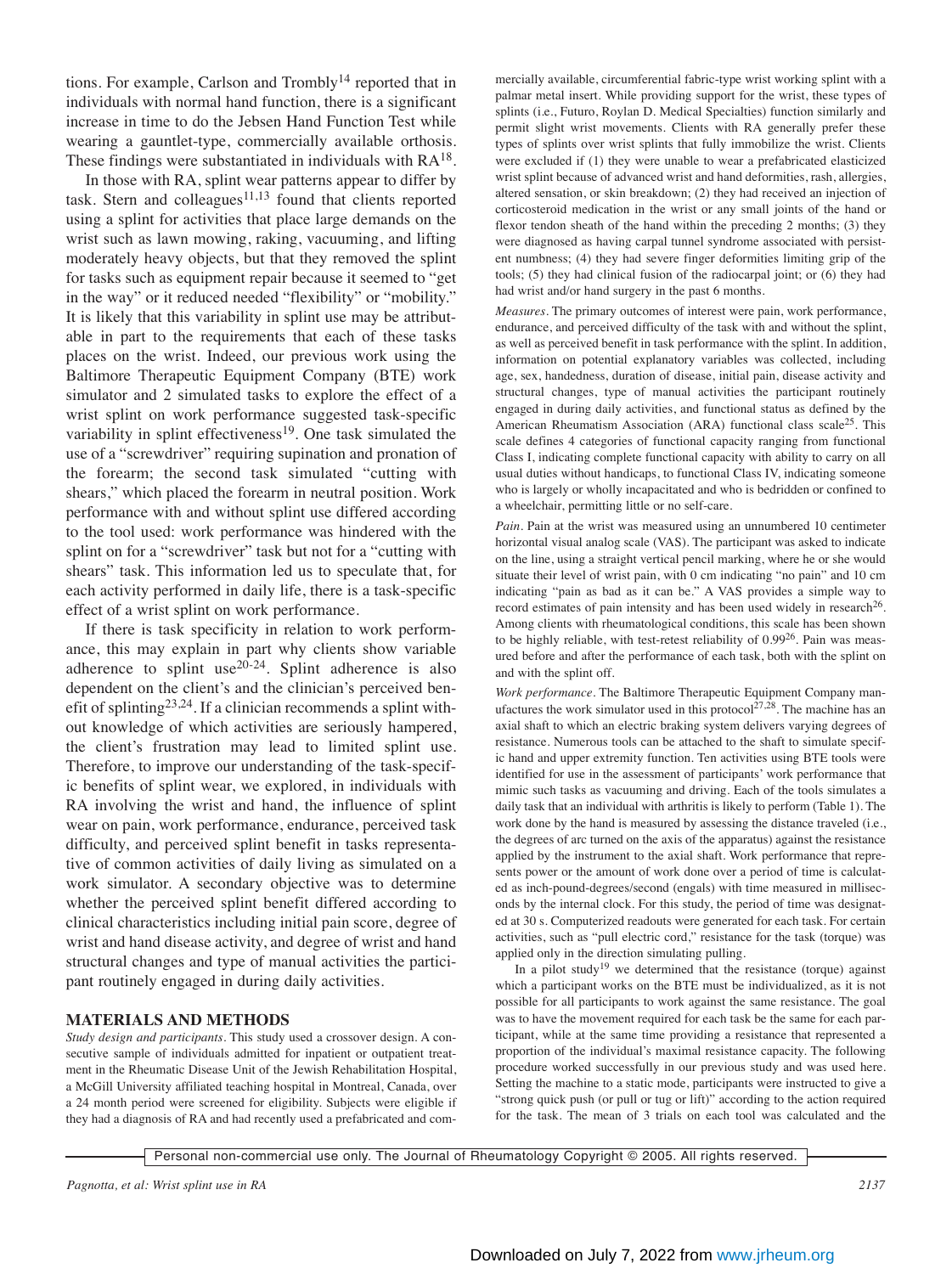### *Table 1.* Description of simulated tasks (BTE work simulator).

| Simulated Tasks:<br>Work Performance (WP)<br>and Endurance (E) | Explanation                                                                                                                                                                   |
|----------------------------------------------------------------|-------------------------------------------------------------------------------------------------------------------------------------------------------------------------------|
| Vacuuming (WP)                                                 | 30 s of repetitive back and forth; whole arm movement on the side; oblique grip                                                                                               |
| Vacuuming (E)                                                  | $\leq$ 7 min of above task depending on participant's endurance in performing the task                                                                                        |
| Lift pot or pitcher (WP)                                       | 30 s of repetitive lifting from waist to shoulder level; vertical handle; cylindrical (coal hammer) grip                                                                      |
| Chop with a knife (WP)                                         | 30 s of chopping with a knife tip fixed on cutting board; oblique grip                                                                                                        |
| Chop with a knife $(E)$                                        | $\leq$ 7 min of above task according to participant's tolerance                                                                                                               |
| Lift briefcase (WP)                                            | 30 s of repetitive lifting of a weight by its handle such as a bag or briefcase from the floor to waist level;<br>hook grip                                                   |
| Turn faucet or jar (WP)                                        | 30 s of repetitive tight gripping with the whole hand while twisting toward the thumb, such as turning a<br>faucet or twisting off a jar cover; spherical grip                |
| Pull electric cord (WP)                                        | Repetitive pulling with fingertips such as pulling an electric cord out of the socket, pulling on a<br>small appliance knob, oven rack, or pulling on fitted sheets; tip grip |
| Pull electric cord (E)                                         | $\leq$ 7 min of above task depending on participant's endurance in performing the task                                                                                        |
| Placing (WP)                                                   | Repetitive placing of an object held by the fingertips such as storing a box on a shelf or stacking items;<br>movement is from waist to shoulder level; palmar grip           |
| Placing $(E)$                                                  | $\leq$ 7 min of above task depending on participant's endurance in performing the task                                                                                        |
| Turn key or knob (WP)                                          | Repetitive twisting side to side with fingertips; lateral grip                                                                                                                |
| Driving (WP)                                                   | Repetitive side to side motion of the forearm with light grip such as in driving or wiping: cylindrical grip                                                                  |
| Push shopping cart (WP)                                        | Horizontal pushing with the whole arm such as pushing shopping cart, lawn mower, or a stroller;<br>cylindrical grip                                                           |

applied resistance for the task was set at 50% of that mean for both the work performance and endurance tasks using the dynamic mode of the BTE.

*Endurance*. The BTE was also used to measure endurance. Four tasks were chosen from the work performance tasks to represent daily activities that commonly require sustained repetition over a period of time, including: simulated "chopping with a knife," "vacuuming," "placing" of an object from waist to shoulder level, and "pulling an electrical cord." In contrast to the 30 s used to measure work performance, endurance was measured in engals for up to a maximum of 7 min according to the participant's tolerance.

*Perceived difficulty*. Participants were asked to rate their perceived level of difficulty in doing each task (with splint on and off) using a VAS similar to that used for pain assessment. Participants responded using a straight vertical pencil mark indicating the level of task difficulty, 0 cm indicating "no difficulty" and 10 cm indicating "extreme difficulty."

*Perceived splint benefit.* Participants rated their perception of the splint's benefit during performance of each task with the splint on, again using a VAS, with 0 cm indicating "no benefit" and 10 cm indicating "great benefit." Three rehabilitation specialists created clinically relevant categories of perceived splint benefit based on their clinical judgment and client perceptions. VAS responses > 7 were classified as indicative of strong perceived benefit of the splint, scores 3 to 7 were classified as moderate benefit, and ratings < 3 were classified as little or no perceived benefit.

*Explanatory variables.* The main clinical indicators of interest included initial pain, disease activity, structural changes, and types of manual activity the participant engaged in during routine daily activities. Initial pain at the wrist was measured using the same unnumbered 10 cm horizontal VAS used for the measure of pain outcome. Initial pain was recorded before the start of the testing procedure and the scores were dichotomized into 2 categories:  $<$  5 indicating "low pain" and  $\geq$  5 indicating "high pain." Disease activity was measured using a standard procedure for the assessment of tenderness and swelling as described in the *Dictionary of the Rheumatic Diseases*29. Tenderness was evaluated on a 4 point scale ranging from 0 indicating "no tenderness" to 3 indicating "wincing and attempt to withdraw." Swelling was also graded on a 4 point scale from 0 indicating "no swelling" to 3 indicating "swelling outside normal joint contours." Crepitus was coded as "present" or "absent." Range of motion and structural changes of the joints were assessed using the Treuhaft hand assessment<sup>30</sup>, which scores structural changes numerically. For some analyses, these scores were summed to create a total score. For disease activity and structural change, a dichotomy was created to classify participants into 2 groups: a score < 14 classified "low" hand involvement and  $\geq 14$  "high" hand involvement. The cutoff value was based on consultation with a group of clinical experts: consensus was that an individual with hand disease activity and structural changes of 14 or greater represents a different clinical picture (i.e., more hand involvement) than an individual who scores less than 14.

Information on the type of manual activities the participant engaged in during routine daily activities was elicited and coded as "light," "moderately heavy," or "heavy." For example, manual activities such as self-care and tidying tasks were categorized as "light"; activities such as meal preparation, laundry, and shopping tasks were categorized as "moderately heavy"; and activities such as outdoor maintenance work and strenuous, repetitive manual activities such as infant or toddler care were classified as "heavy."

*Procedure.* This project was approved by the Research Ethics Review Committee of the Jewish Rehabilitation Hospital. Potential participants were screened for eligibility by the patient's occupational therapist (OT) and those who met eligibility criteria, if willing, had their names forwarded to the primary investigator; all provided written consent to participate.

Participants were assessed for their baseline pain level and scheduled for two 1.5-hour sessions that were held 3 to 7 days apart. The participant's splint was checked for appearance and conformity to approximately 10° to 15° of wrist extension, the recommended splint angle for individuals with chronic wrist synovitis<sup>2</sup>. One trained OT with 25 years of experience in rheumatology assessed baseline hand function using a standardized procedure29,30. Participants were then given a questionnaire: the first part indicated a list of common reasons why an individual would or would not wear the splint. Each participant was asked to indicate his or her reasons for wearing the splint and to rank the 2 most important reasons.

During each session participants completed 5 work performance tasks under 2 conditions, with their personal splint and without the splint, and 2 endurance tasks, again with and without the splint. Activities were presented in random order, according to a randomization scheme determined before the study. The order of splint wear (whether the participant per-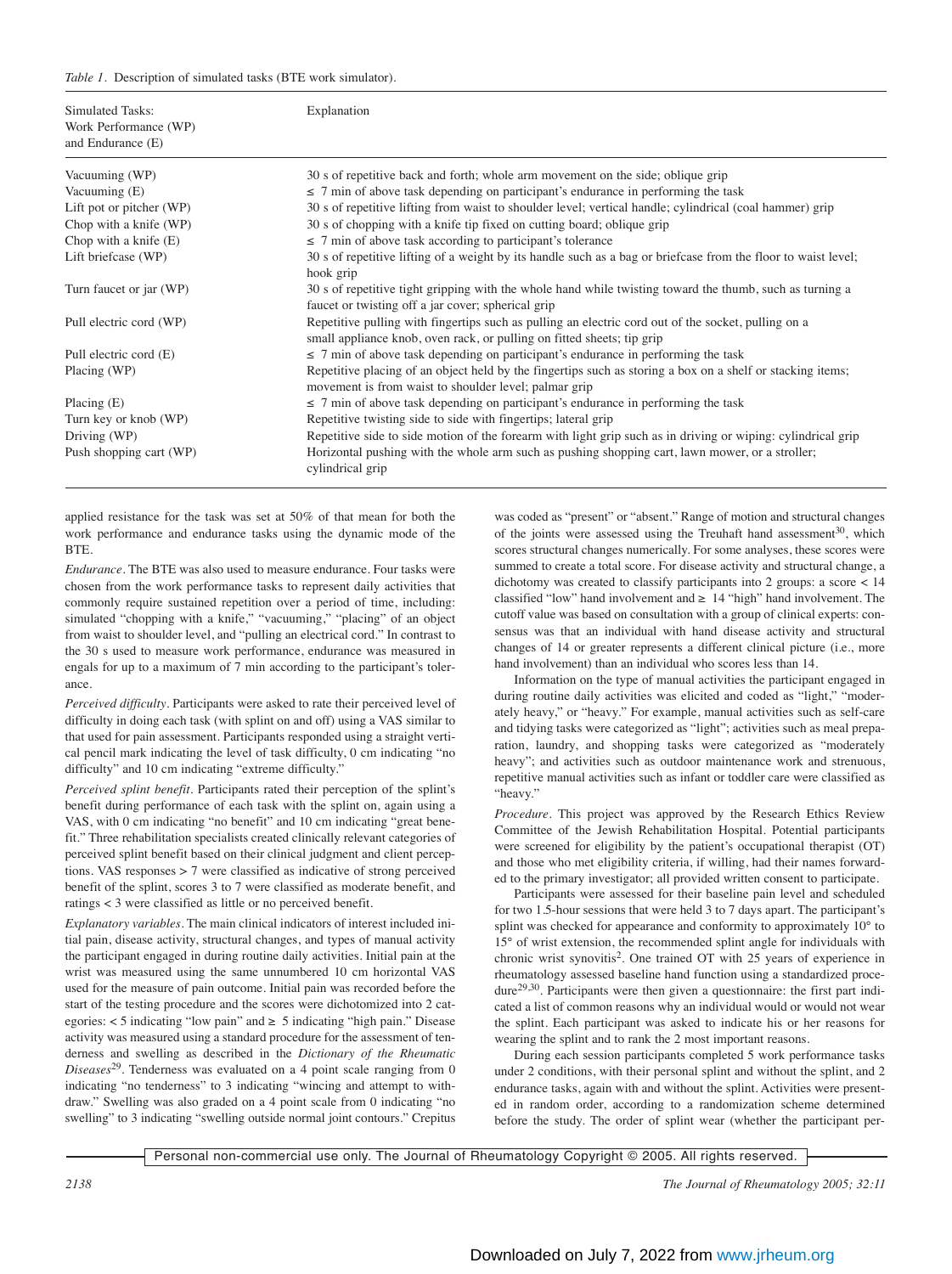formed the activity first with or without the splint) was also randomly determined, such that half the participants first performed all tasks with the splint, while the other half first performed all tasks without the splint.

Participants had an opportunity for a brief practice of each task prior to the testing situation. A research assistant or the OT collected the information on pain, work performance, endurance, and the participant's perceived difficulty with the task and perceived benefit of the splint using a standardized sequence and procedure.

Rest periods were provided between tasks, and readiness to resume participation was ascertained by the evaluator before each trial. If a participant's pain level rose close to the level of "extreme pain" on the VAS ( $\geq 8$ ) the participant rested for a period of 10 min to allow the pain to subside. If the pain persisted after the rest period, the trial was discontinued and ice and the client's usual pain medications were offered.

*Sample size.* Sample size calculations were based on the primary outcome of interest, work performance. Information on means and standard deviations used in the calculations was available from the pilot study in which 10 individuals underwent BTE testing<sup>19</sup>. The average work performance generated in the 10 individuals when performing the simulated screwdriver activity without the orthosis was  $223$  engals ( $\pm 164$ ). Sample size calculations for dependent samples, using the computer program  $PC-Size^{31}$ , indicated that a sample size of 32 participants would provide 95% power to detect differences of 10 engals between the splint on/splint off situation with  $p = 0.05$ . As a difference of 10 engals between the splint on and splint off situations is likely to be clinically important, this difference was considered suitable for determining sample size.

*Data analysis.* It was difficult to standardize the amount of stress the participants placed on their joints while performing the tasks. In consequence, large variations between participants were observed and the data were not normally distributed. Therefore, nonparametric paired t tests (Wilcoxon signed-rank) were used to examine the main objective of comparing pain, work performance, endurance, and perceived task difficulty with and without splint wear. Descriptive statistics were used to identify tasks with a strong perceived benefit of the splint. Additionally, a trichotomized variable was created to identify the number of participants who scored "better," "worse," or "the same" with the splint on for each of the outcomes (pain, work performance, endurance, perceived difficulty, and perceived benefit). With the splint on, differences of 20% improvement or greater were classified as "better," those 20% worse or more were classified as "worse," and those with less than a 20% difference in either direction were classified as the same. The cutoff was based on 2 criteria. Clinically, 3 rehabilitation specialists in the area of rheumatology judged that a 20% change or more represented a clinically important difference. In addition, while not without controversy, there is literature that supports the notion of using approximately 20% on a standard VAS or 0.5 of a standard deviation from the baseline score as representing an important clinical difference in patient  $responents<sup>32</sup>$ .

To examine the correlations between individual clinical factors (initial pain, degree of disease activity, and structural changes in the wrist and hand) and perceived splint benefit, Pearson's product moment correlation coefficients were calculated employing an alpha level of 0.01. Independent t tests were used to analyze the mean perceived benefit of the splint for the group of participants who classified their daily manual activities as light versus those who classified them as moderately heavy: no participant was categorized as performing heavy activities.

# **RESULTS**

All individuals referred to the study agreed to participate. However, because of logistical limitations, 4 could not be assessed during the study period and were excluded. All those approached to participate owned a personal splint and thus none were excluded for non-wear reasons. Results are presented on the 30 individuals (26 women, 4 men) who participated. The average age was 56.7 years (SD 14.2, range 28–76). The average time from disease onset was 9.2 years (SD 8.73; range, recent onset to 31 yrs). Twenty-eight participants were right-hand dominant and 2 were left-hand dominant. On the ARA functional class scale no participant was in Class I, 18 participants (60%) were in Class II, 11 (37%) were in Class III, and one (3%) was in Class IV. The mean initial pain score was 4.09 (SD 2.18, range 0.8–8.3).

From the baseline questions regarding reasons for splint wear, the primary reason noted by those who "sometimes" or "often" wore a splint was for pain management. The majority of participants did not use their splints regularly. Participants indicated that the splint often "got in the way" or made movement "cumbersome." While all 30 participants attempted the work performance tasks, some could not complete the task due to fatigue or pain, and thus 5 work performance tasks and 2 endurance tasks had less than a full sample of participants (Table 2). Twelve participants reported engaging in light manual activities in their routine daily activities, 18 in moderately heavy activities; none reported engaging in heavy activities.

*Effect of splint wear on outcome (continuous measures).* Table 2 describes the mean direction and magnitude of changes in pain, work performance, endurance, and perceived difficulty in performing each task, with and without use of the splint, for the study group as a whole. Pain was significantly less when using the splint on 3 work performance tasks *("*placing," "turning key or knob," and "driving") and 2 endurance tasks ("chopping with a knife" and "placing"). Work performance did not differ significantly on any of the 10 tasks with and without splint wear (Table 2). Scores for endurance were better with the splint on in all 4 tasks, but the differences reached significance only for "pull electric cord." Perceived difficulty in performing a task was less when wearing the splint for 13 of the 14 tasks: on 5 tasks these findings reached significance.

The mean perceived splint benefit on the endurance and work performance tasks on the 10 point VAS (Table 3) ranged from 3.01 to 5.39 across tasks. "Chop with a knife," in terms of both work performance and endurance, had the highest mean perceived splint benefit (Table 3).

*Effect of splint wear on outcomes (proportions).* Tables 4 and 5 present the data using the 20% cutoff points to classify participants as having responded "better," "worse," or "the same" with the splint on, across all tasks for all 5 outcomes of interest. No more than 2 participants (4%) ever reported that pain was worse with splint use. The greatest reported splint benefit for pain (40%) was when performing the endurance task "chopping with a knife." When the mean percentage of participants classified across all tasks in the category "splint better" was calculated, 17% reported less pain when using the splint, while 79% reported no difference. When exploring the effects of the splint on work performance, 24% of participants had better work performance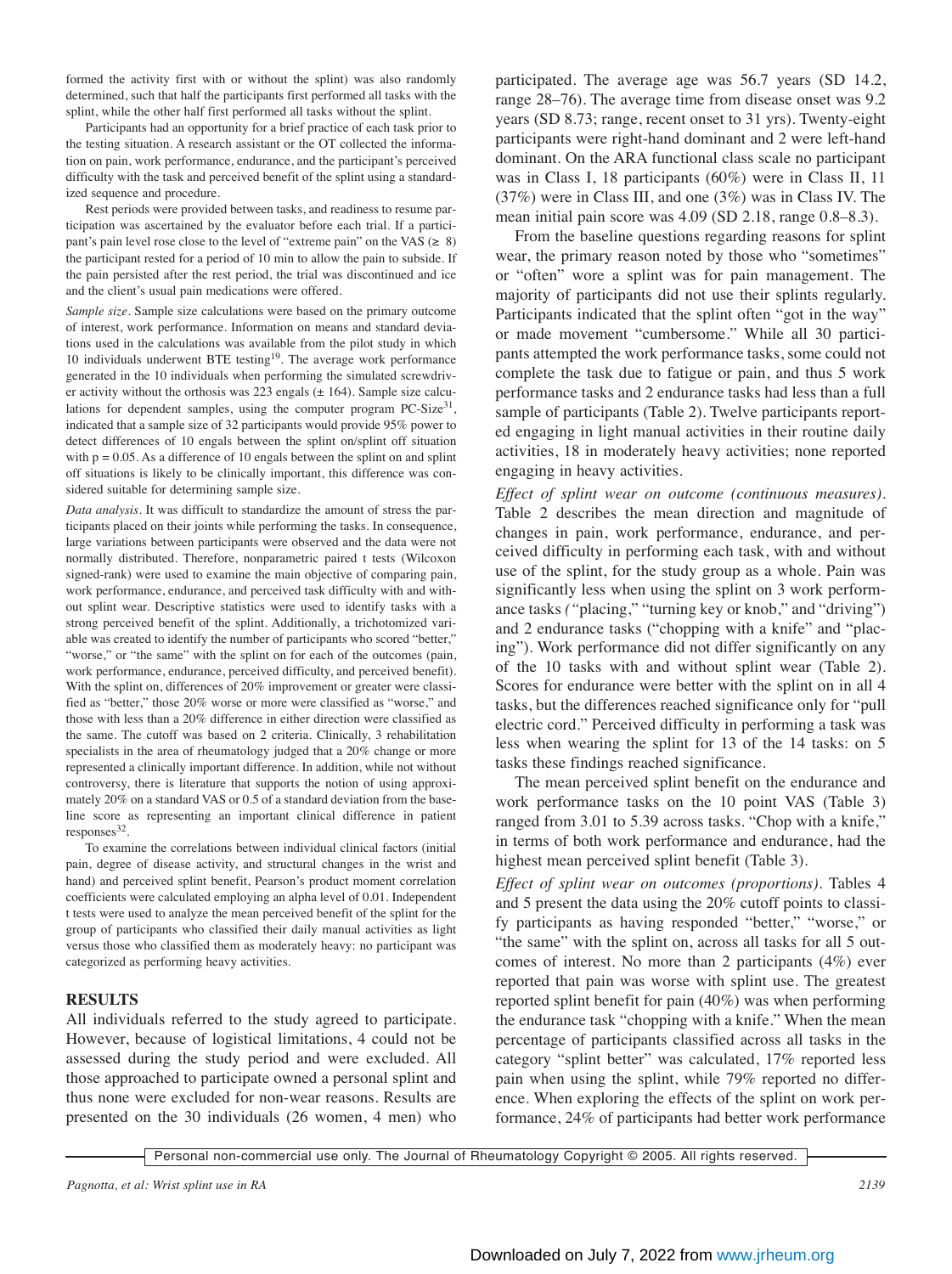*Table 2.* Magnitude (∆) and direction (+/–) of change in pain, work performance, endurance, and perceived task difficulty with splint on and splint off according to task (n = 30 unless noted).

| Tasks: Work Performance (WP)<br>and Endurance (E) | Pain,<br>$1 - 10$ |                         | Work<br>Performance, engals |                         | Endurance<br>engals |                         | Perceived<br>Difficulty, $1-10$ |                         |
|---------------------------------------------------|-------------------|-------------------------|-----------------------------|-------------------------|---------------------|-------------------------|---------------------------------|-------------------------|
|                                                   | Δ                 | Splint<br><b>Better</b> | Δ                           | Splint<br><b>Better</b> | Δ                   | Splint<br><b>Better</b> | Δ                               | Splint<br><b>Better</b> |
| Vacuuming WP                                      | $-0.23$           | Yes                     | $-168.8$                    |                         |                     |                         | $-0.1$                          | Yes                     |
| Vacuuming E                                       | $-0.52$           | Yes                     |                             |                         | 4.1                 | Yes                     | $-0.3$                          | Yes                     |
| Lift pot or pitcher WP                            | $-0.80$           | Yes                     | 126.9                       | Yes                     |                     |                         | $-0.9$                          | Yes*                    |
| Chop with a knife WP                              | $-0.72$           | Yes                     | 15.3                        | Yes                     |                     |                         | $-0.9$                          | $Yes*$                  |
| Chop with a knife E                               | $-1.39$           | $Yes*$                  |                             |                         | 11.6                | Yes                     | $-1$                            | $Yes*$                  |
| Lift briefcase WP                                 | $-0.53$           | Yes                     | 37.2                        | Yes                     |                     |                         | $-1$                            | $Yes*$                  |
| Turn faucet or jar WP                             | 0.01              |                         | 44.2                        | Yes                     |                     |                         | 0.2                             |                         |
| Pull electric cord WP $(n = 28)$                  | $-0.43$           | Yes                     | 61.8                        | Yes                     |                     |                         | $-0.2$                          | Yes                     |
| Pull electric cord E $(n = 26)$                   | $-0.75$           | Yes                     |                             |                         | 21                  | Yes*                    | $-0.8$                          | Yes                     |
| Placing WP $(n = 28)$                             | $-1.01$           | $Yes*$                  | 105.2                       | Yes                     |                     |                         | $-0.2$                          | Yes                     |
| Placing E $(n = 28)$                              | $-0.62$           | $Yes*$                  |                             |                         | 7.8                 | Yes                     | $-0.2$                          | Yes                     |
| Turn key or knob WP $(n = 28)$                    | $-0.82$           | $Yes*$                  | 21.5                        | Yes                     |                     |                         | $-0.7$                          | Yes                     |
| Driving WP $(n = 28)$                             | $-0.67$           | $Yes*$                  | 195.8                       | Yes                     |                     |                         | $-0.7$                          | $Yes*$                  |
| Push shopping cart WP $(n = 27)$                  | $-0.01$           | Yes                     | 94.8                        | Yes                     |                     |                         | $-0.4$                          | Yes                     |

∆ Pain = difference in change scores [pain Splint on (Post-Pre) – pain Splint off (Post-Pre)].

 $\Delta$ WP, E, and Perceived Difficulty = change in scores (Splint on – Splint off).

\* Significantly better with splint on  $(p < 0.05)$ .

*Table 3.* Perceived splint benefit\* during task performance ( $N = 30$  unless noted).

| Tasks: Work Performance (WP)<br>and Endurance (E) | Perceived Benefit,<br>mean $(\pm SD)$ |  |  |  |  |
|---------------------------------------------------|---------------------------------------|--|--|--|--|
| 1. Chop with a knife WP                           | 5.39 (3.81)                           |  |  |  |  |
| 2. Chop with a knife E                            | 5.21 (3.78)                           |  |  |  |  |
| 3. Vacuuming E                                    | 4.45 (3.56)                           |  |  |  |  |
| 4. Pull electric cord E $(n = 26)$                | 4.41 (3.53)                           |  |  |  |  |
| 5. Lift briefcase WP                              | 4.41 (3.46)                           |  |  |  |  |
| 6. Push shopping cart WP $(n = 27)$               | 4.08(3.57)                            |  |  |  |  |
| 7. Driving WP $(n = 28)$                          | 4.00(3.02)                            |  |  |  |  |
| 8. Turn faucet or jar WP                          | 3.98 (3.77)                           |  |  |  |  |
| 9. Vacuuming WP                                   | 3.95(3.70)                            |  |  |  |  |
| 10. Lift pot or pitcher WP                        | 3.91(3.64)                            |  |  |  |  |
| 11. Placing $E(n = 28)$                           | 3.84(3.52)                            |  |  |  |  |
| 12. Placing WP $(n = 28)$                         | 3.75(3.59)                            |  |  |  |  |
| 13. Turn key or knob WP $(n = 28)$                | 3.56(3.36)                            |  |  |  |  |
| 14. Pull electric cord WP $(n = 28)$              | 3.01 (3.28)                           |  |  |  |  |

\* Using a visual analog scale of 0 to 10 to indicate perceived benefit of splint wear.

with the splint on, 62% had no difference in work performance, and 14% were worse. Forty-eight percent had improved endurance with the splint on and 20% had poorer endurance.

Table 5 shows that, overall, when participants were asked to indicate the perceived difficulty in performing a task with the splint on, 90% perceived the task as being either the same or less difficult to perform while wearing the splint. "Chop with a knife" (both work performance and endurance tasks) was the activity with the most frequently reported perceived benefit of splint use, with 47% of participants indicating a strong perceived benefit. Across all tasks, 45% of participants found little or no perceived benefit of the splint. *Clinical indicators*. There were no significant associations between any of the individual explanatory factors (initial pain, disease activity, structural changes and types of manual activity the participant engaged in during routine daily activities) and perceived splint benefit ( $p < 0.01$ ).

# **DISCUSSION**

Our findings indicate that for most tasks, the splint improved or did not change pain, did not interfere with work performance, increased or maintained endurance, and did not increase perceived task difficulty. The effect of splint wear on pain, work performance, or endurance was similar regardless of initial wrist pain level, wrist and disease activity, and structural damage, as well as the type of manual activity routinely done by the participant.

Although there was generally a positive effect of splint use on hand function, its effect on the outcomes varied greatly according to the task. The perceived benefit of the splint in performing the tasks was, at best, mediocre, with the exception of one task, "chop with a knife," where the benefit of the splint was consistently rated favorably. There are, however, several task characteristics that appear to be connected to better-perceived splint benefit. The splint seemed to be most beneficial for tasks that incorporated the splint's palmar metal slab into the task action, such as when chopping with a knife. Splint wear was perceived as offering little to no benefit in tasks where a tight, secure grip of an object in the hand was essential, such as in *"*lift pot or pitcher," "turn faucet or jar," and "placing." In tasks such as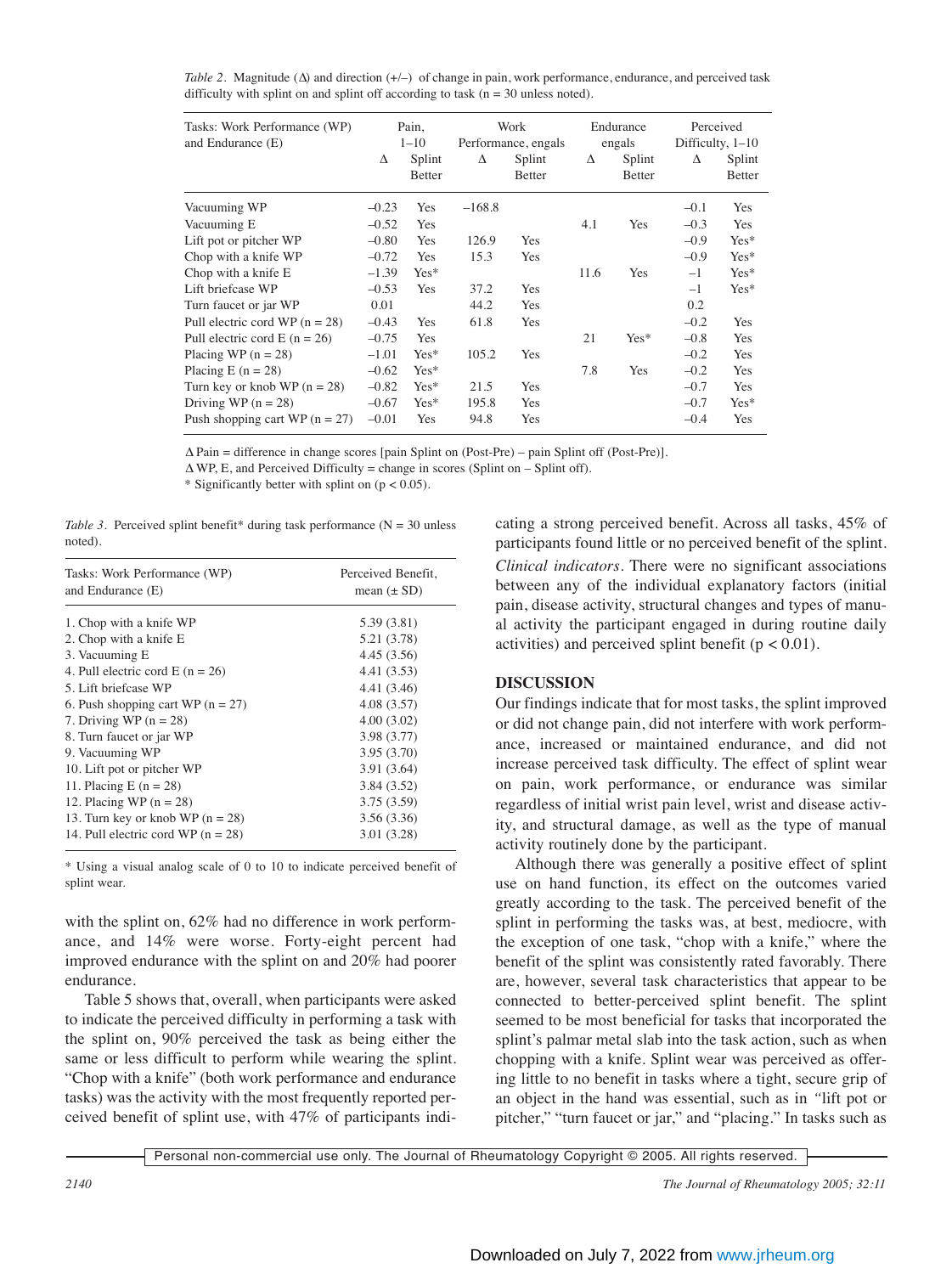| Tasks: Work Performance (WP)    | Post-Pain*, $n$ (%) |                 |                | Work Performance*, $n$ (%) |                 |                | Endurance*, $n$ (%)     |                 |                |
|---------------------------------|---------------------|-----------------|----------------|----------------------------|-----------------|----------------|-------------------------|-----------------|----------------|
| and Endurnace (E)               | Splint<br>Better    | Splint<br>Worse | Splint<br>Same | Splint<br><b>Better</b>    | Splint<br>Worse | Splint<br>Same | Splint<br><b>Better</b> | Splint<br>Worse | Splint<br>Same |
| Vacuuming WP                    | 3(10)               | 2(7)            | 25(83)         | 9(30)                      | 6(20)           | 15(50)         |                         |                 |                |
| Vacuuming E                     | 6(20)               | 0(0)            | 24(80)         |                            |                 |                | 12(40)                  | 5(17)           | 13(43)         |
| Lift pot or pitcher WP          | 7(23)               | 1(3)            | 22(74)         | 7(23)                      | 3(10)           | 20(67)         |                         |                 |                |
| Chop with a knife WP            | 7(23)               | 2(7)            | 21(70)         | 5(17)                      | 0(0)            | 25(83)         |                         |                 |                |
| Chop with a knife E             | 12(40)              | 0(0)            | 18 (60)        |                            |                 |                | 14(47)                  | 9(30)           | 7(23)          |
| Lift briefcase WP               | 5(17)               | 1(3)            | 24(80)         | 8(27)                      | 4(13)           | 18 (60)        |                         |                 |                |
| Turn faucet or jar WP           | 7(23)               | 2(7)            | 21(70)         | 6(20)                      | 9(30)           | 15(50)         |                         |                 |                |
| Pull electric cord WP, $n = 28$ | 3(11)               | 2(7)            | 23 (82)        | 8(29)                      | 4(14)           | 16(57)         |                         |                 |                |
| Pull electric cord E, $n = 26$  | 4(15)               | 1(4)            | 21 (81)        |                            |                 |                | 14(54)                  | 5(19)           | 7(27)          |
| Placing WP, $n = 28$            | 6(21)               | 1(4)            | 21(75)         | 10(36)                     | 7(25)           | 11 (39)        |                         |                 |                |
| Placing E, $n = 28$             | 4(14)               | 1(4)            | 23(82)         |                            |                 |                | 14(50)                  | 4(14)           | 10(36)         |
| Turn key or knob WP, $n = 28$   | 3(11)               | 0(0)            | 25 (89)        | 6(21)                      | 6(21)           | 16(57)         |                         |                 |                |
| Driving WP, $n = 28$            | 3(11)               | 0(0)            | 25 89)         | 6(21)                      | 1(4)            | 21(75)         |                         |                 |                |
| Push shopping cart, $n = 27$    | 1(4)                | 1(4)            | 25(92)         | 3(11)                      | 1(4)            | 24 (86)        |                         |                 |                |
| Mean percentage                 | 17                  | 4               | 79             | 24                         | 14              | 62             | 48                      | 20              | 32             |

\* Coded as splint better if difference between splint on/off improvement was 20% or greater; as worse if difference was 20% worse or greater; and as the same when the difference was less than a 20% difference in either direction.

*Table 5.* Effect\* of splint wear on perceived difficulty and perceived benefit according to task (N = 30 unless noted).

| Tasks: Work Performance (WP)     |                  | Perceived Difficulty*, $n$ (%) |                | Perceived Benefit with Splint, n (%) |                                 |                                  |  |
|----------------------------------|------------------|--------------------------------|----------------|--------------------------------------|---------------------------------|----------------------------------|--|
| and Endurnace (E)                | Splint<br>Better | Splint<br>Worse                | Splint<br>Same | Strong<br>Benefit,<br>VAS > 7        | Moderate<br>Benefit,<br>VAS 3-7 | Little/No<br>Benefit,<br>VAS < 3 |  |
| Vacuuming WP                     | 6(20)            | 5(17)                          | 19(63)         | 7(30)                                | 9(23)                           | 14(47)                           |  |
| Vacuuming E                      | 5(17)            | 5(17)                          | 20 (66)        | 8(27)                                | 10(33)                          | 12(40)                           |  |
| Lift pot or pitcher WP           | 9(30)            | 1(3)                           | 20(67)         | 8(27)                                | 7(23)                           | 15(50)                           |  |
| Chop with a knife WP             | 9(30)            | 2(7)                           | 19(63)         | 14(47)                               | 6(20)                           | 10(33)                           |  |
| Chop with a knife E              | 8(27)            | 3(10)                          | 19(63)         | 14(47)                               | 6(20)                           | 10(33)                           |  |
| Lift briefcase WP                | 8(27)            | 1(3)                           | 21 (70)        | 10(33)                               | 7(24)                           | 13(43)                           |  |
| Turn faucet or jar WP            | 6(20)            | 6(20)                          | 18 (60)        | 10(33)                               | 5(17)                           | 15(50)                           |  |
| Pull electric cord WP, $n = 28$  | 4(14)            | 5(18)                          | 19 (68)        | 5(18)                                | 7(25)                           | 16(57)                           |  |
| Pull electric cord E, $n = 26$   | 6(23)            | 2(8)                           | 18 (69)        | 7(27)                                | 9(35)                           | 10(38)                           |  |
| Placing WP, $n = 28$             | 5(18)            | 4(14)                          | 19(68)         | 6(21)                                | 7(25)                           | 15(54)                           |  |
| Placing E, $n = 28$              | 3(11)            | 1(4)                           | 24(85)         | 7(25)                                | 7(25)                           | 14(50)                           |  |
| Turn key or knob, $n = 28$       | 8(29)            | 2(7)                           | 18 (64)        | 6(21)                                | 9(33)                           | 13 (46)                          |  |
| Driving WP, $n = 28$             | 6(21)            | 2(7)                           | 20(72)         | 5(18)                                | 13(46)                          | 10(36)                           |  |
| Push shopping cart, WP, $n = 27$ | 4(15)            | 2(7)                           | 21 (78)        | 9(32)                                | 5(22)                           | 13 (46)                          |  |
| Mean percentage                  | 22               | 10                             | 68             | 29                                   | 26                              | 45                               |  |

\* Coded as splint better if difference between splint on/off improvement was 20% or greater; as worse if difference was 20% worse or greater; and as the same when the difference was less than a 20% difference in either direction. VAS: visual analog scale.

"cutting with shears," "vacuuming," "lift briefcase," "push a shopping cart," and "driving" that do not necessitate as secure a grip, the splint appeared to offer wrist comfort and perceived benefit.

Subjectively, participants reported that in daily use, the splint often "got in the way" or made movement "cumbersome." The majority reported not wearing the splint regularly during daily activities. The literature suggests that the client's perceived need for wrist support has to be weighed against the irritation of having restricted wrist movement.<sup>11,12,13.</sup> In addition, the splint may contribute to increased discomfort in other joints. For example, wrist splints are known to place additional stress on the proximal joints33,34, and this has important implications especially for clients who have multiple compromised joints.

Poor compliance to splint wear is a common complaint of clinicians<sup>20-24</sup>, a complaint that may stem, in part, from a flaw in prescription practices. Our study supplied evidence suggesting that the improvements gained from splint wear were often small and variable across tasks. Possibly with current prescription practices, potential benefits of splint wear for specific tasks are overshadowed by use of the splint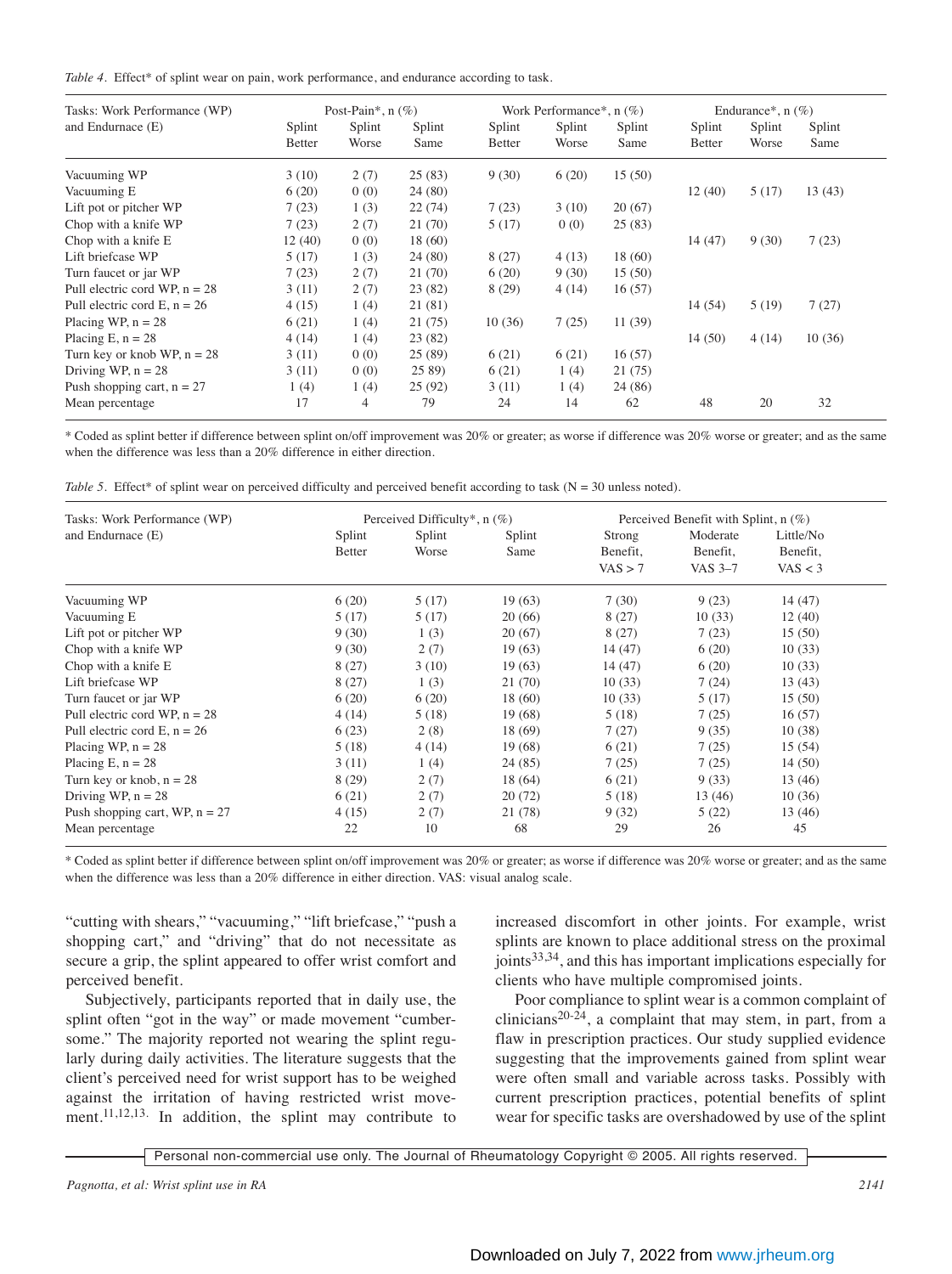in tasks where there is no benefit. Without careful consideration of the client's wrist pain, the displaced stress the splint places on other joints, and the client's daily activities, splints are likely to be perceived as generally cumbersome rather than beneficial. Instructional sessions that simulate the client's daily activities, analyze the individualized benefits and deterrents to wear, and make the client aware of the effect of the braced wrist on various functional activities are likely to increase the value of the splint, and concomitantly affect adherence to splint wear.

We recognize that our small sample size and the participant variability may have limited the power of the study to detect significant effects of splint use. However, the trends in the findings are noteworthy in that they are consistent and convey clinically important information. In addition, it is recognized that because of the inclusion criterion of enrolling only individuals who were wearing commercially available, circumferential fabric-type wrist splints with a palmar metal insert, we can infer our findings only to such individuals.

The creation of categorical variables from the continuous scores, as in classifying perceived benefit of splint wear, also poses potential concerns regarding the validity of the categories. For example, while classifying a VAS score  $\geq 7$ as "strong perceived benefit" may have clinical relevance, the classification scheme has not been validated. Nevertheless, we deemed the categorization of variables to be valuable to the reader as it allowed exploration and interpretation of information across the spectrum of scores, contributing over and above the often-equalizing analyses created by using means and standard deviations.

Prefabricated circumferential fabric-type wrist splints have traditionally been prescribed in the management of clients with wrist involvement for symptom control, function, and joint protection. The findings suggest that wrist splint prescription is not a simple process; clinicians and clients need to work together to determine the daily wear protocol. The use of a wrist splint is likely to be effective for certain tasks and not effective for others and clients should be made aware of this information. It is recommended that the spectrum of daily activities performed by the client be considered, and that a variety of the clients' routine tasks be practiced with and without the splint to allow an individualized prescribed wrist splint protocol. This should help promote realistic expectations regarding the value of using a wrist splint, which maximizes its benefits and minimizes its inconveniences according to the client's individual needs.

# **ACKNOWLEDGMENT**

The authors thank Irene Shanefield for help with the literature search, Julianna Guy for assistance in preparation of this report, and Gevorg Chilingaryan for assistance with statistical analyses.

## **REFERENCES**

1. Flatt AE. The care of the rheumatoid hand. 7th ed. St. Louis: C.V.

Mosby; 1968.

- 2. Melvin JL. Rheumatic disease: occupational therapy and rehabilitation. 2nd ed. Philadelphia: F.A. Davis; 1983.
- 3. Partridge RBH, Duthie JR. Controlled trial of the effect of complete immobilisation of the joints in rheumatoid arthritis. Ann Rheum Dis  $1963:22.91-8$
- 4. Gault SJ, Spyker JM. Beneficial effect of immobilization of the joint in rheumatoid arthritis. A splint study using sequential analysis. Arthritis Rheum 1969;12:34-44.
- 5. Henderson SE, McMillan IR. Pain and function: occupational therapist's use of orthotics in rheumatoid arthritis. Br J Occup Ther 2002;65:165-71.
- 6. Biddulph SL. The effect of the Futuro wrist brace in painful conditions of the wrist. S Af Med J 1981;60:389-91.
- 7. Nordenskiold U. Elastic wrist orthoses: reduction of pain and increase in grip force for women with rheumatoid arthritis. Arthritis Care Res 1990;3:158-62.
- 8. Kjeken I, Moller G, Kvien TK. Use of commercially produced elastic wrist orthoses in chronic arthritis: a controlled study. Arthritis Care Res 1995;8:108-13.
- 9. Anderson K, Maas F. Immediate effect of working splints on grip strength of arthritic patients. Australian Occup J 1987;34:26-41.
- 10. Backman CL, Deitz JC. Static wrist splint: its effect on hand function in three women with rheumatoid arthritis. Arthritis Care Res 1988;1:151-60.
- 11. Stern EB, Ytterberg SR, Krug HE, Mullin GT, Mahowald ML. Immediate and short term effects of three commercial wrist extensor orthoses on grip strength and function in patients with rheumatoid arthritis. Arthritis Care Res 1996;9:42-50.
- 12. Stern EB. Wrist extensor orthoses: Dexterity and grip strength across four styles. Am J OT 1991;45:42-9.
- 13. Stern EB, Ytterberg R, Larson LM, Parke Portoghese C, Kratz WNR, Mahowald ML. Commercial wrist extensor orthoses: A descriptive study of use and preference in patients with rheumatoid arthritis. Arthritis Care Res 1997;10:27-35.
- 14. Carlson JD, Trombly CA. The effect of wrist immobilization on performance of the Jebsen Hand Function Test. Am J Occup Ther 1983;37:167-75.
- 15. Gumpel JM, Cannon S. A cross-over comparison of ready-made fabric wrist splints in RA. Rheumatol Rehabil 1981;20:113-15.
- 16. Stern EB. Grip strength and finger dexterity across five styles of commercial wrist orthoses. Am J Occup Ther 1996;50:32-8. Erratum in: Am J Occup Ther 1996;50:193.
- 17. Egan M, Brosseau L, Farmer M, et al. Splints and orthosis for treating rheumatoid arthritis. The Cochrane Database Syst Rev 2003;CD004018.
- 18. Jebsen RH, Taylor N, Trieschmann RB, Trotter MJ, Howard LA. An objective and standardized test of hand function. Arch Phys Med Rehabil 1969;50:311-9.
- 19. Pagnotta A, Baron M, Korner-Bitensky N. The effect of a static wrist orthosis on hand function in individuals with rheumatoid arthritis. J Rheumatol l998;25:879-85.
- 20. Agnew PJ, Mass F. Compliance in wearing wrist working splints in rheumatoid arthritis. Occup Ther J Res 1995;15:165-80.
- 21. Belcon MC, Haynes RB, Tugwell P. A critical review of compliance studies in rheumatoid arthritis. Arthritis Rheum 1984;27:1227-33.
- 22. Spoorenberg A, Boers M, van der Linden S. Wrist splints in rheumatoid arthritis: what do we know about efficacy and compliance. Arthritis Care Res 1994;8:55-7.
- 23. Spoorenberg A, Boers M, van der Linden S. Wrist splints in rheumatoid arthritis: A question of belief? Clin Rheumatol 1994;13:559-63.
- 24. Nicolas JJ, Gruen H, Weiner G, Crawshaw C, Taylor F. Splinting in rheumatoid arthritis: I. Factors affecting patient compliance. Arch Phys Med Rehabil l982;63:92-4.